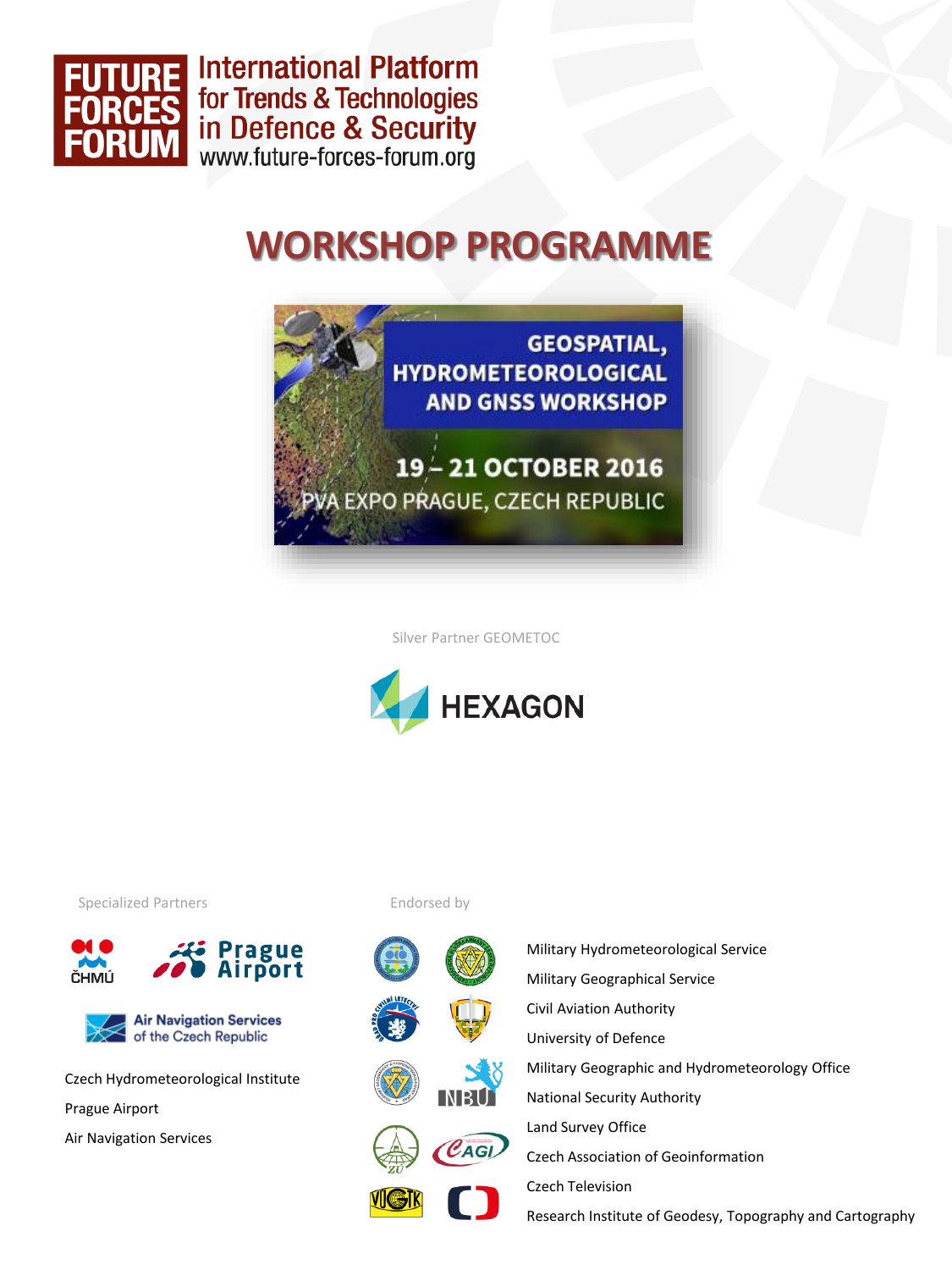

| $09:00 - 17:00$ | <b>Registration</b>                                                                                                                                                                                                                            |
|-----------------|------------------------------------------------------------------------------------------------------------------------------------------------------------------------------------------------------------------------------------------------|
| $12:45 - 13:15$ | <b>Poster Sessions</b>                                                                                                                                                                                                                         |
|                 | 13:30 - 14:20 Workshop Opening and Welcome Speeches                                                                                                                                                                                            |
|                 | Introductory Remarks and Welcome Speech - COL Jan CÍREK - GEOMETOC Chairman; Chief of<br>Hydrometeorological Service, General Staff, Czech Armed Forces, CZE                                                                                   |
|                 | Welcome Speech - Mr. Kamil RUDOLECKÝ - Deputy Minister of Transport, CZE                                                                                                                                                                       |
|                 | Welcome Speech - Mr. Jaroslav ŠMÍD - Deputy Director, National Security Authority, CZE                                                                                                                                                         |
|                 | Welcome Speech - Mr. Václav DVOŘÁK - Director, Czech Hydrometeorological Institute, CZE                                                                                                                                                        |
|                 | 14:20 - 17:00 DESIGNATED GEOSPATIAL INFORMATION FOR STATE SECURITY FORCES AND<br><b>ORGANIZATIONS</b><br>Moderated by: Mr. Václav MISÍK - Deputy Chief of Cabinet, Deputy Chief of International Relations National<br>Security Authority, CZE |
| 14:20 - 14:30   | Introductory Remarks - COL (Ret.) Václav TALHOFER - Vice-chairman GEOMETOC, Department of Military<br>Geography and Meteorology, University of Defence, CZE                                                                                    |
| 14:30 - 14:50   | Selected Challenges and Trends in the Field of Geoinformatics<br>Mr. Wolfgang REINHARDT - University of the Bundeswehr, Muenchen, Chair of Geoinformatics, DEU                                                                                 |
| 14:50 - 15:10   | Civil-military Cooperation in Geospatial Information in the Czech Republic<br>Mr. Karel BRÁZDIL - Director of Land Survey Office, CZE                                                                                                          |
| 15:10 - 15:30   | <b>Coffee Break &amp; Networking</b>                                                                                                                                                                                                           |
| 15:30 - 15:50   | Spatial Data Integration and Multidimensional Databases for Czech Crime Prevention<br>Mr. Jiří HORÁK - Czech Association for Geoinformation (CAGI), Vice-President; VŠB - Technical University of<br>Ostrava, CZE                              |
| $15:50 - 16:10$ | Vector Geospatial Databases in the Czech Armed Forces<br>MAJ Jan MATULA - Standardization Coordinator, Office of Military Geography and Hydrometeorology, CZE                                                                                  |
| $16:10 - 16:30$ | <b>Cloud Based Geospatial Exploitation</b><br><b>HEXAGON</b><br>Silver Partner presentation<br>Stand No. 454                                                                                                                                   |
| $16:30 - 16:50$ | Avalanche Risk Assessment: A Case Study of Gyong Sector Siachen Pakistan<br>Mr. Hamid ASHRAF - School of Mining Engineering, University of the Witwatersrand, Johannesburg, PAK                                                                |
| 16:50 - 17:00   | Session Closing Remarks - COL (Ret.) Václav TALHOFER - Vice-chairman GEOMETOC, Department of Military<br>Geography and Meteorology, University of Defence, CZE                                                                                 |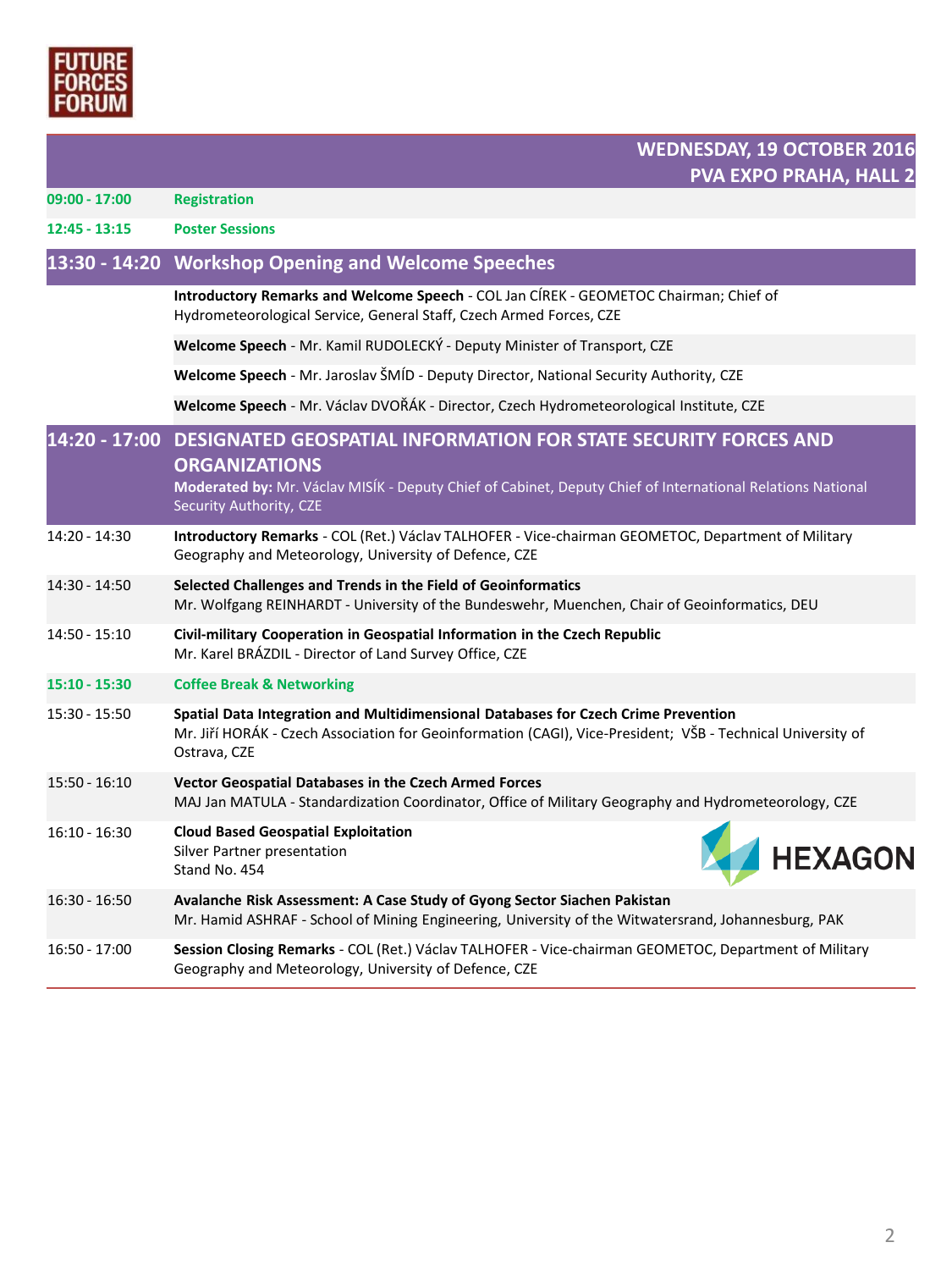|                 | THURSDAY, 20 OCTOBER 2016<br><b>PVA EXPO PRAHA, HALL 2</b>                                                                                                                                                                           |
|-----------------|--------------------------------------------------------------------------------------------------------------------------------------------------------------------------------------------------------------------------------------|
| $08:30 - 16:45$ | <b>Registration</b>                                                                                                                                                                                                                  |
| $09:00 - 09:15$ | <b>Poster Sessions</b>                                                                                                                                                                                                               |
|                 | 09:30 - 11:50 GEOSPATIAL SUPPORT TO NATIONAL DEFENCE AND CRISIS MANAGEMENT                                                                                                                                                           |
|                 | Moderated by: Mr. Václav MISÍK - Deputy Chief of Cabinet, Deputy Chief of International Relations National<br>Security Authority, CZE                                                                                                |
| $09:30 - 09:40$ | Introductory Remarks - COL Vladimír KOVAŘÍK - Vice-chairman GEOMETOC, Head of Department of Military<br>Geography and Meteorology, University of Defence, CZE                                                                        |
| $09:40 - 10:00$ | The Geospatial Services of the EU Satellite Centre to Support the EU External Action in the CFSP/ESDP Field<br>Mr. Pascal LEGAI - Director of the European Union Satellite Centre, EU                                                |
| $10:00 - 10:20$ | Specifics of the Thematic Map Production at a Strategic Command Level<br>COL Vladimír KOVAŘÍK - The Head of the Department of Military Geography and Meteorology, University of<br>Defence, CZE                                      |
| $10:20 - 10:40$ | Enhanced Disaster Preparedness by Multi-Actor Cross-Organizational Information Infrastructures<br>Mr. Horst KREMERS - Chairman CODATA German National Committee for the Committee on Data for Science and<br>Technology of ICSU, DEU |
| $10:40 - 11:00$ | <b>Coffee Break &amp; Networking</b>                                                                                                                                                                                                 |
| $11:00 - 11:20$ | Model of Cross-Country Movement Verification: Case Study<br>COL (Ret.) Václav TALHOFER - Department of Military Geography and Meteorology, University of Defence, CZE                                                                |
| $11:20 - 11:40$ | Flash Flood Risk Assessment Using Weather Radar<br>Mr. Petr RAPANT - Institute of Geoinformatics, Faculty of Mining and Geology, VŠB - Technical University of Ostrava,<br><b>CZE</b>                                                |
| 11:40 - 11:50   | Session Closing Remarks - COL Vladimír KOVAŘÍK - Vice-chairman GEOMETOC; Head of Department of Military<br>Geography and Meteorology, University of Defence, CZE                                                                     |
| $11:50 - 12:50$ | <b>Lunch Break &amp; Networking</b>                                                                                                                                                                                                  |
| 12:20 - 12:40   | <b>Poster Sessions</b>                                                                                                                                                                                                               |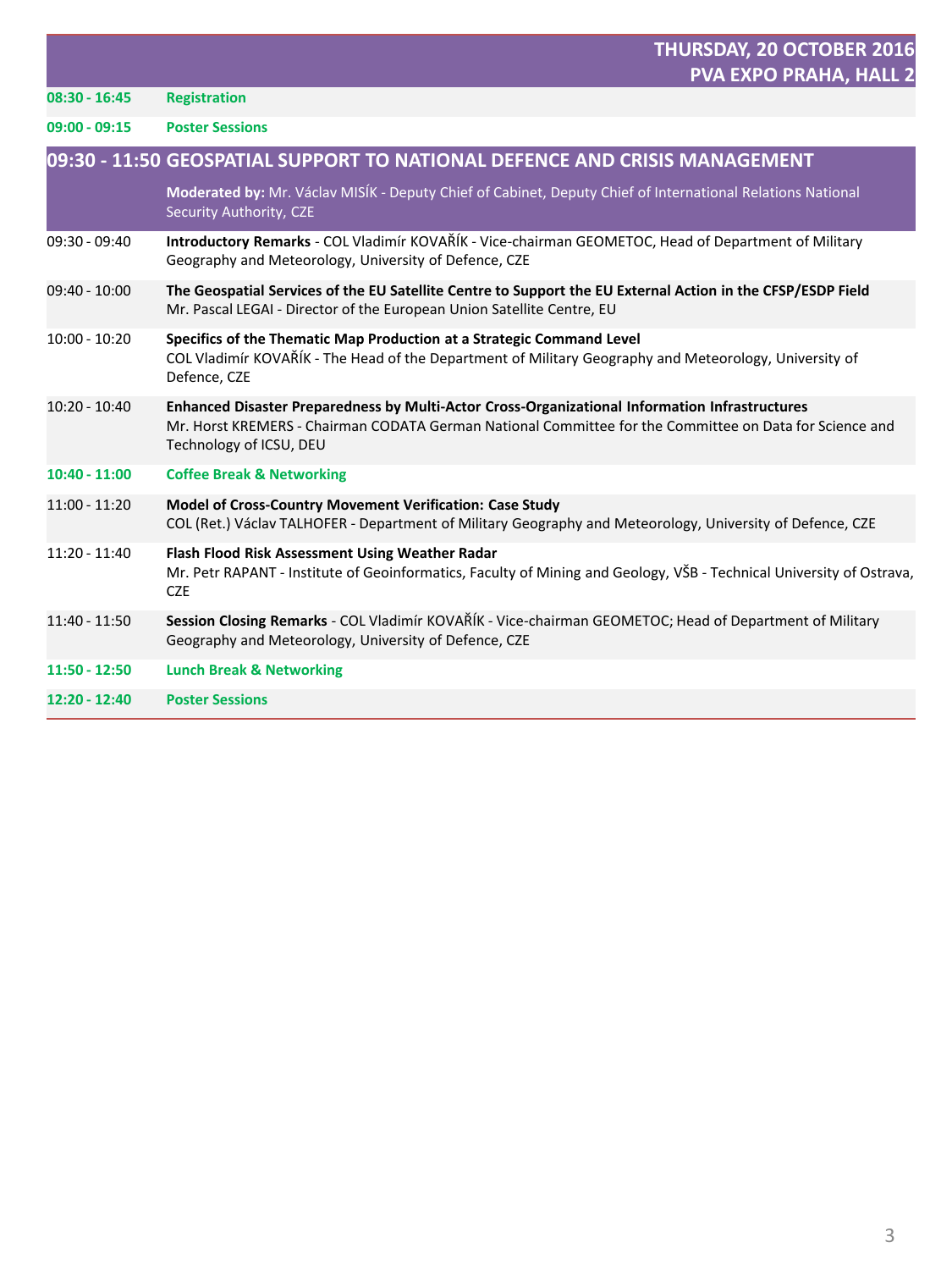|                 | THURSDAY, 20 OCTOBER 2016<br><b>PVA EXPO PRAHA, HALL 2</b>                                                                                                                                                                                                               |
|-----------------|--------------------------------------------------------------------------------------------------------------------------------------------------------------------------------------------------------------------------------------------------------------------------|
| $11:50 - 12:50$ | <b>Lunch Break &amp; Networking</b>                                                                                                                                                                                                                                      |
| $12:20 - 12:40$ | <b>Poster Sessions</b>                                                                                                                                                                                                                                                   |
|                 | 12:50 - 16:45 MODERN TRENDS IN THE HYDROLOGICAL AND METEOROLOGICAL SUPPORT OF<br><b>ARMED FORCES AND GOVERNMENT PERFORMANCE</b>                                                                                                                                          |
|                 | Moderated by: Mr. Václav MISÍK - Deputy Chief of Cabinet, Deputy Chief of International Relations National<br>Security Authority, CZE                                                                                                                                    |
| 12:50 - 13:00   | Introductory Remarks - LTC Josef NOVOTNÝ - Vice-chairman GEOMETOC, Deputy Head of Department of Military<br>Geography and Meteorology, University of Defence, CZE                                                                                                        |
| 13:00 - 13:20   | The Necessary Cooperation on Safety between Civil and Military Aviation<br>MG (ret) Denis KOEHL - Senior Military Advisor, EASA                                                                                                                                          |
| 13:20 - 13:40   | Mobile Hydrometeorological Support of Foreign Deployment<br>1LT Helena HOLEČKOVÁ - Officer and Synoptist at Hydrometeorological Mobile Station, Office of Military Geography<br>and Hydrometeorology, CZE                                                                |
| 13:40 - 14:00   | The Importance of Accurate Measurement in Soundings Operations<br>Industry presentation - Mr. Aki LIJLA - Regional Manager, VAISALA<br>VAISALA<br>Stand No. 304                                                                                                          |
| 14:00 - 14:20   | Teaching of Meteorology at the University of Defense<br>LTC Josef NOVOTNÝ - Vice-chairman GEOMETOC, Deputy Head of Department of Military Geography and<br>Meteorology, University of Defence, CZE                                                                       |
| 14:20 - 14:40   | Weather Phenomena Warning in the Czech Television from 1997 to Nowadays<br>Ms. Taťána MÍKOVÁ - Head of the Weather Department, Czech Television, CZE                                                                                                                     |
| 14:40 - 15:00   | <b>Coffee Break &amp; Networking</b>                                                                                                                                                                                                                                     |
| 15:00 - 15:15   | Understanding the Flood Risk: Has 20 Years of Experience Led to Turn from Disaster Management to Culture of<br>Risk Management, Prevention and Preparedness?<br>Mr. Jan DANHELKA - Deputy Director, Head of Hydrology Division, Czech Hydrometeorological Institute, CZE |
| 15:15 - 15:30   | Seamless Weather Forecast by the ALADIN System<br>Mrs. Radmila BROŽKOVÁ - Head of Numerical Weather Prediction Department of the Czech Hydrometeorological<br>Institute, CZE                                                                                             |
| 15:30 - 15:45   | <b>CZRAD - the Modern Dual Polarization Czech Weather Radar Network</b><br>Mr. Petr NOVÁK - Head of Radar Department, Czech Hydrometeorological Institute, CZE                                                                                                           |
| 15:45 - 15:55   | Break                                                                                                                                                                                                                                                                    |
| 15:55 - 16:10   | Satellite Data in the Czech Hydrometeorological Institute<br>Mr. Jindřich ŠŤÁSTKA - Satellite Department, Czech Hydrometeorological Institute, CZE                                                                                                                       |
| $16:10 - 16:25$ | Integrated Warning Service System (IWSS) at Czech Hydrometeorological Institute<br>Mr. Marjan SANDEV - Head of Central Forecasting Office, Czech Hydrometeorological Institute, CZE                                                                                      |
| $16:25 - 16:35$ | <b>Panel Discussion</b><br>LTC Josef NOVOTNÝ - Vice-chairman GEOMETOC, Deputy Head of Department of Military Geography and<br>Meteorology, University of Defence, CZE<br>Mr. Radim TOLASZ - Head of Climate Change Department, Czech Hydrometeorological Institute, CZE  |
| $16:35 - 16:45$ | Session Closing Remarks - LTC Josef NOVOTNÝ - Vice-chairman GEOMETOC; Deputy Head of Department of<br>Military Geography and Meteorology, University of Defence, CZE                                                                                                     |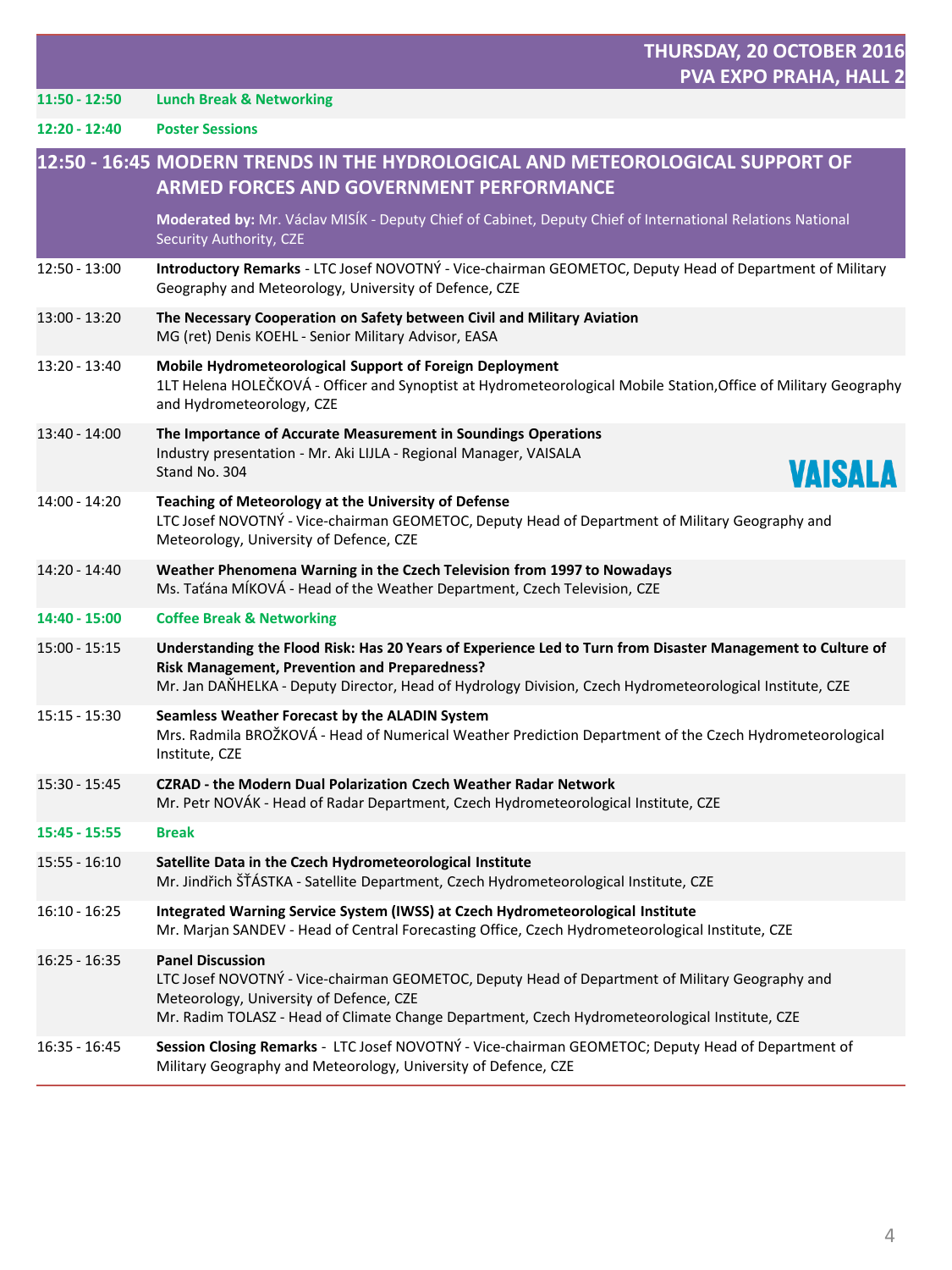**08:45 - 09:15 Poster Sessions**

| Moderated by: Mr. Václav MISÍK - Deputy Chief of Cabinet, Deputy Chief of International Relations National<br>Security Authority, CZE<br>Introductory Remarks - Mr. Radovan KLÍMA - GEOMETOC Vice-chairman, Competent PRS Authority, National<br>Security Authority, CZE<br>Facing the New Era of Widespread Attacks on GNSS<br>Mr. Tomáš ROSA - External Consultant to National Security Authority, CZE<br><b>GNSS Vulnerabilities and Potential Solutions</b><br>Mr. Mark DUMVILLE - General Manager, Notthingham Scientific Ltd., GBR<br>Using Multiple GNSS Constellations in Satellite Navigation<br>MAJ Jiří HUBIČKA - Chief of GNSS Department, Office of Military Geography and Hydrometeorology, CZE<br><b>Coffee Break &amp; Networking</b><br>Radio Position Determination - Satellite Methods and Opportunity Signals<br>Prof. František VEJRAŽKA - Faculty of Electrical Engineering, Czech Technical University in Prague, CZE<br><b>GPS PPS and GALILEO PRS</b><br>Mr. Miroslav KURIDZA - GNSS / GALILEO Advisor (DE MoD Sub-structure), DEU<br>Implementation of the Galileo Public Regulated Service in the Czech Republic<br>Mr. Radovan KLÍMA - GEOMETOC Vice-chairman; Competent PRS Authority, National Security Authority, CZE<br>17 Years of Precise GNSS Tropospheric Products and Services from Geodetic Observatory Pecný<br>Mr. Jan DOUŠA - Geodetic Observatory Pecný of the Research Institute of Geodesy, Topography and Cartography,<br><b>CZE</b><br>Mr. Pavel VÁCLAVOVIC - Geodetic Observatory Pecný of the Research Institute of Geodesy, Topography and<br>Cartography, CZE<br>Implementation of GNSS Technology to Practical Geodesy - Coordinate System S-JTSK/05<br>Prof. Jan KOSTELECKÝ - Faculty of Mining and Geology, VŠB Technical University of Ostrava, CZE<br>Mr. Karel RADĚJ - Director of the Research Institute of Geodesy, Topography and Cartography, CZE<br>Session Closing Remarks - Mr. Radovan KLÍMA - GEOMETOC Vice-chairman, Competent PRS Authority, National<br>Security Authority, CZE<br>Workshop Closing Remarks - COL Jan CÍREK - GEOMETOC Chairman; Chief of Hydrometeorological Service, General<br>Staff, Czech Armed Forces, CZE<br><b>Lunch &amp; Networking</b> |                 | 09:30 - 12:50 GLOBAL NAVIGATION SATELLITE SYSTEMS (GNSS) FUTURE CHALLENGES AND<br><b>OPPORTUNITIES</b> |
|---------------------------------------------------------------------------------------------------------------------------------------------------------------------------------------------------------------------------------------------------------------------------------------------------------------------------------------------------------------------------------------------------------------------------------------------------------------------------------------------------------------------------------------------------------------------------------------------------------------------------------------------------------------------------------------------------------------------------------------------------------------------------------------------------------------------------------------------------------------------------------------------------------------------------------------------------------------------------------------------------------------------------------------------------------------------------------------------------------------------------------------------------------------------------------------------------------------------------------------------------------------------------------------------------------------------------------------------------------------------------------------------------------------------------------------------------------------------------------------------------------------------------------------------------------------------------------------------------------------------------------------------------------------------------------------------------------------------------------------------------------------------------------------------------------------------------------------------------------------------------------------------------------------------------------------------------------------------------------------------------------------------------------------------------------------------------------------------------------------------------------------------------------------------------------------------------------------------------------------|-----------------|--------------------------------------------------------------------------------------------------------|
|                                                                                                                                                                                                                                                                                                                                                                                                                                                                                                                                                                                                                                                                                                                                                                                                                                                                                                                                                                                                                                                                                                                                                                                                                                                                                                                                                                                                                                                                                                                                                                                                                                                                                                                                                                                                                                                                                                                                                                                                                                                                                                                                                                                                                                       |                 |                                                                                                        |
|                                                                                                                                                                                                                                                                                                                                                                                                                                                                                                                                                                                                                                                                                                                                                                                                                                                                                                                                                                                                                                                                                                                                                                                                                                                                                                                                                                                                                                                                                                                                                                                                                                                                                                                                                                                                                                                                                                                                                                                                                                                                                                                                                                                                                                       | 09:30 - 09:40   |                                                                                                        |
|                                                                                                                                                                                                                                                                                                                                                                                                                                                                                                                                                                                                                                                                                                                                                                                                                                                                                                                                                                                                                                                                                                                                                                                                                                                                                                                                                                                                                                                                                                                                                                                                                                                                                                                                                                                                                                                                                                                                                                                                                                                                                                                                                                                                                                       | 09:40 - 10:00   |                                                                                                        |
|                                                                                                                                                                                                                                                                                                                                                                                                                                                                                                                                                                                                                                                                                                                                                                                                                                                                                                                                                                                                                                                                                                                                                                                                                                                                                                                                                                                                                                                                                                                                                                                                                                                                                                                                                                                                                                                                                                                                                                                                                                                                                                                                                                                                                                       | $10:00 - 10:20$ |                                                                                                        |
|                                                                                                                                                                                                                                                                                                                                                                                                                                                                                                                                                                                                                                                                                                                                                                                                                                                                                                                                                                                                                                                                                                                                                                                                                                                                                                                                                                                                                                                                                                                                                                                                                                                                                                                                                                                                                                                                                                                                                                                                                                                                                                                                                                                                                                       | 10:20 - 10:40   |                                                                                                        |
|                                                                                                                                                                                                                                                                                                                                                                                                                                                                                                                                                                                                                                                                                                                                                                                                                                                                                                                                                                                                                                                                                                                                                                                                                                                                                                                                                                                                                                                                                                                                                                                                                                                                                                                                                                                                                                                                                                                                                                                                                                                                                                                                                                                                                                       | $10:40 - 11:00$ |                                                                                                        |
|                                                                                                                                                                                                                                                                                                                                                                                                                                                                                                                                                                                                                                                                                                                                                                                                                                                                                                                                                                                                                                                                                                                                                                                                                                                                                                                                                                                                                                                                                                                                                                                                                                                                                                                                                                                                                                                                                                                                                                                                                                                                                                                                                                                                                                       | 11:00 - 11:20   |                                                                                                        |
|                                                                                                                                                                                                                                                                                                                                                                                                                                                                                                                                                                                                                                                                                                                                                                                                                                                                                                                                                                                                                                                                                                                                                                                                                                                                                                                                                                                                                                                                                                                                                                                                                                                                                                                                                                                                                                                                                                                                                                                                                                                                                                                                                                                                                                       | 11:20 - 11:40   |                                                                                                        |
|                                                                                                                                                                                                                                                                                                                                                                                                                                                                                                                                                                                                                                                                                                                                                                                                                                                                                                                                                                                                                                                                                                                                                                                                                                                                                                                                                                                                                                                                                                                                                                                                                                                                                                                                                                                                                                                                                                                                                                                                                                                                                                                                                                                                                                       | 11:40 - 12:00   |                                                                                                        |
|                                                                                                                                                                                                                                                                                                                                                                                                                                                                                                                                                                                                                                                                                                                                                                                                                                                                                                                                                                                                                                                                                                                                                                                                                                                                                                                                                                                                                                                                                                                                                                                                                                                                                                                                                                                                                                                                                                                                                                                                                                                                                                                                                                                                                                       | $12:00 - 12:20$ |                                                                                                        |
|                                                                                                                                                                                                                                                                                                                                                                                                                                                                                                                                                                                                                                                                                                                                                                                                                                                                                                                                                                                                                                                                                                                                                                                                                                                                                                                                                                                                                                                                                                                                                                                                                                                                                                                                                                                                                                                                                                                                                                                                                                                                                                                                                                                                                                       | 12:20 - 12:40   |                                                                                                        |
|                                                                                                                                                                                                                                                                                                                                                                                                                                                                                                                                                                                                                                                                                                                                                                                                                                                                                                                                                                                                                                                                                                                                                                                                                                                                                                                                                                                                                                                                                                                                                                                                                                                                                                                                                                                                                                                                                                                                                                                                                                                                                                                                                                                                                                       | 12:40 - 12:45   |                                                                                                        |
|                                                                                                                                                                                                                                                                                                                                                                                                                                                                                                                                                                                                                                                                                                                                                                                                                                                                                                                                                                                                                                                                                                                                                                                                                                                                                                                                                                                                                                                                                                                                                                                                                                                                                                                                                                                                                                                                                                                                                                                                                                                                                                                                                                                                                                       | 12:45 - 12:50   |                                                                                                        |
|                                                                                                                                                                                                                                                                                                                                                                                                                                                                                                                                                                                                                                                                                                                                                                                                                                                                                                                                                                                                                                                                                                                                                                                                                                                                                                                                                                                                                                                                                                                                                                                                                                                                                                                                                                                                                                                                                                                                                                                                                                                                                                                                                                                                                                       | 12:50 - 13:30   |                                                                                                        |

*Designated time for a presentation includes time for questions from the audience. The order of speakers and timings may be changed.*